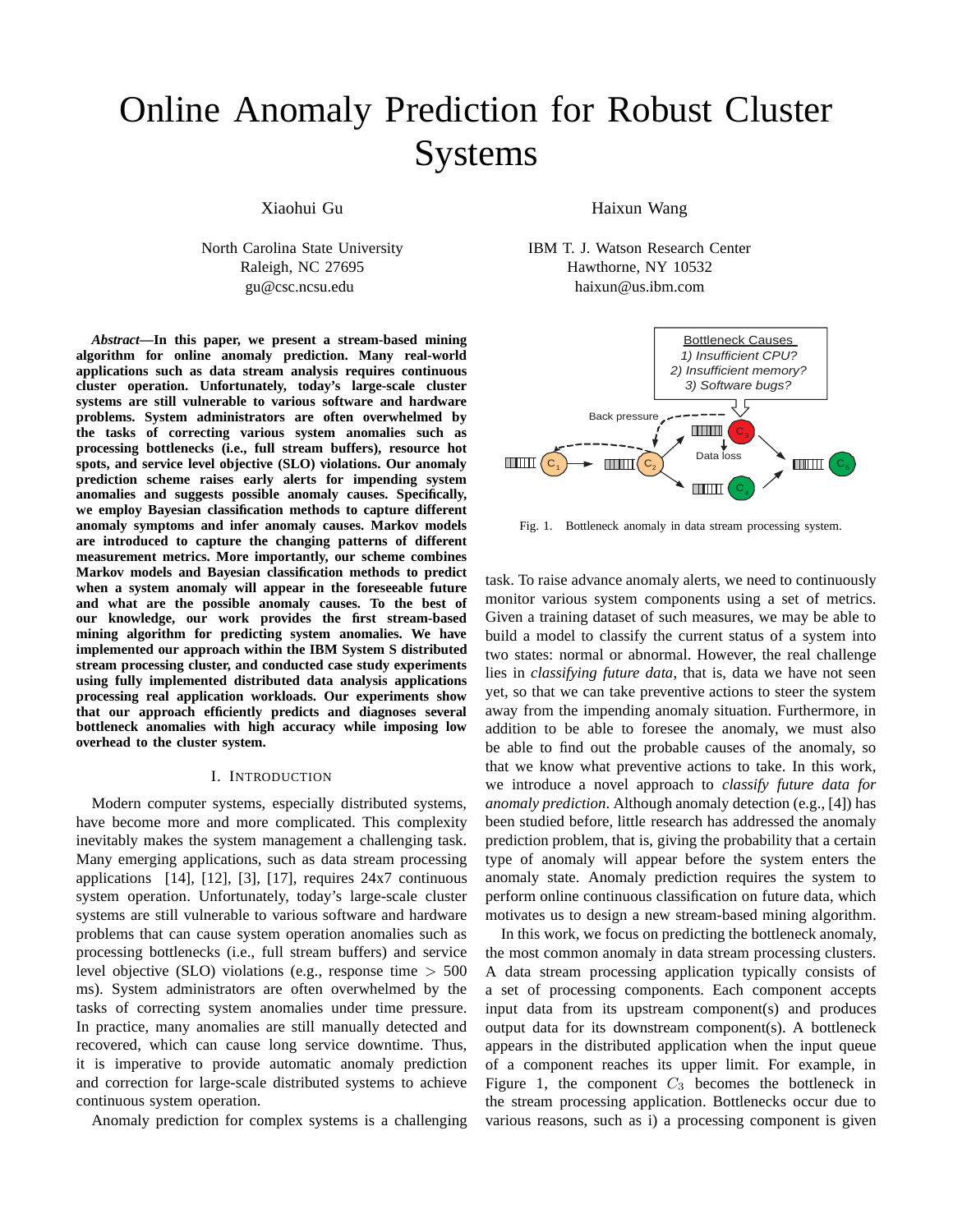insufficient resources, ii) the input data rate exceeds the processing capacity of the component, or iii) the component contains software bugs (e.g., memory leak, buffer management error). The negative impact of a bottleneck component includes the dropping of application data since its input buffer cannot accept new data. If the bottleneck is not alleviated in time, the processing of the whole application will be stalled and suffer from data loss.

Traditionally, bottleneck alleviation is achieved by load shedding [26] (i.e., dropping a subset of input data to reduce input workload) or load distribution [32], [16] (i.e., distributing workload among a set of replicated components). However, those existing approaches have several limitations. First, they are carried out without knowing the underlying reasons that cause the bottleneck. For example, if the bottleneck is caused by insufficient CPU, allocating more memory or disk resource cannot alleviate the bottleneck. If the bottleneck is caused by bugs such as memory leak in component software, neither load shedding nor load distribution will help. Second, previous work performs bottleneck alleviation after a bottleneck occurs. If the bottleneck is not detected in time, the system may suffer from damages such as losing important application data. To address those problems, we propose a new bottleneck anomaly prediction solution that can raise alert for an impending bottleneck anomaly, estimate bottleneck pending time, and provide possible bottleneck causes.

In this paper, we present a new stream-based mining algorithm to achieve online anomaly prediction. Different from anomaly detection, anomaly prediction requires us to perform continuous classification on future data. Our stream mining algorithm integrates naive Bayesian classification method and Markov models to achieve the anomaly prediction goal. Our system continuously collects a set of runtime system-level and application-level measurements (e.g., available CPU and memory on a host, CPU and memory consumption of a component, input/output data rates of a component). We use those measurement streams to train a set of Bayesian classifiers to capture the *distinct symptoms* of different bottlenecks caused by various reasons (e.g., insufficient CPU, insufficient memory, memory leak bug). Our approach is based on the observation that bottlenecks caused by different reasons exhibit different anomaly symptoms. For example, the symptom of a bottleneck component caused by insufficient CPU (i.e., increasing CPU consumption) is different from the symptom of a bottleneck component caused by the memory leak bug (i.e., increasing memory consumption).

To achieve classification on future data, we employ Markov models to capture the changing patterns of different measurement metrics that are used as features by the Bayesian classifiers. In this study, we use discrete-time Markov-chains with a finite number of states. For continuous values, we discretize them into finite number of bins. Through Markovchains, we predict the values of each metric for the next  $k$ time units. The Bayesian classifier is then used to predict the probability of different anomaly symptoms by combining the metric values. Thus, our online anomaly prediction system

can generate an anomaly alert such as "A bottleneck anomaly caused by the reason X will appear at the component  $C_i$  after T time units with a probability  $P$ ". The system can take a proper alleviation actions based on the bottleneck alert.

We have implemented the online anomaly prediction system within System S, a data stream management system developed at IBM which runs on a commercial cluster consisting of about 250 blade servers. We conduct experiments using a fully implemented distributed data analysis application processing real application workloads running on the cluster system [11]. Our implementation experience and experiment results reveal several interesting findings: 1) albeit its simplicity, naive Bayesian classifier can achieve high accuracy (i.e., up to 95% detection rate and 10-20 % false alarm rate) for a range of bottleneck symptoms caused by common reasons such as insufficient CPU/memory resources and internal software bugs (e.g., memory leak); 2) the Markov models can be combined with the naive Bayesian classifier to efficiently predict future bottleneck incidents and give rather accurate bottleneck pending time estimation (i.e., up to 80% accuracy); and 3) our analysis components are light-weight, whose training time is within several hundreds of milliseconds and whose online analysis time is less than 100 microseconds. Although our system implementation is still at its preliminary stage, the experiments show that our approach is promising for performing online anomaly prediction in cluster systems.

The paper is organized as follows. Section II presents the problem and gives an overview of our approach. Section III presents stream-based mining algorithms for online anomaly prediction. Section IV presents the prototype implementation and experimental results. Section V compares our work with related work. The paper concludes in Section VI.

#### II. PRELIMINARY

In this section, we formulate the problem and provide an overview of our approach.

## *A. Problem Formulation*

To achieve informed bottleneck prediction, the system needs to identify the underlying reason that causes the bottleneck. Examining a single metric such as queue length is insufficient. To see this, consider a bottleneck caused by insufficient CPU or insufficient memory. In both cases, the queue length may gradually increase until it reaches the maximum capacity. Consequently, it is impossible to identify the bottleneck cause by examining the queue length alone. However, there are often other metrics that can differentiate the causes of bottlenecks. In this case, available free memory and available CPU time are two such metrics. Therefore, we want to build a bottleneck classifier that incorporates multiple metrics called features that can collectively capture the distinctive symptoms of different bottlenecks.

As a toy example, Figure 2 shows a two-dimensional feature space where anomaly symptoms of three different causes (bottlenecks caused by insufficient CPU, insufficient memory, or both insufficient CPU and insufficient memory) form three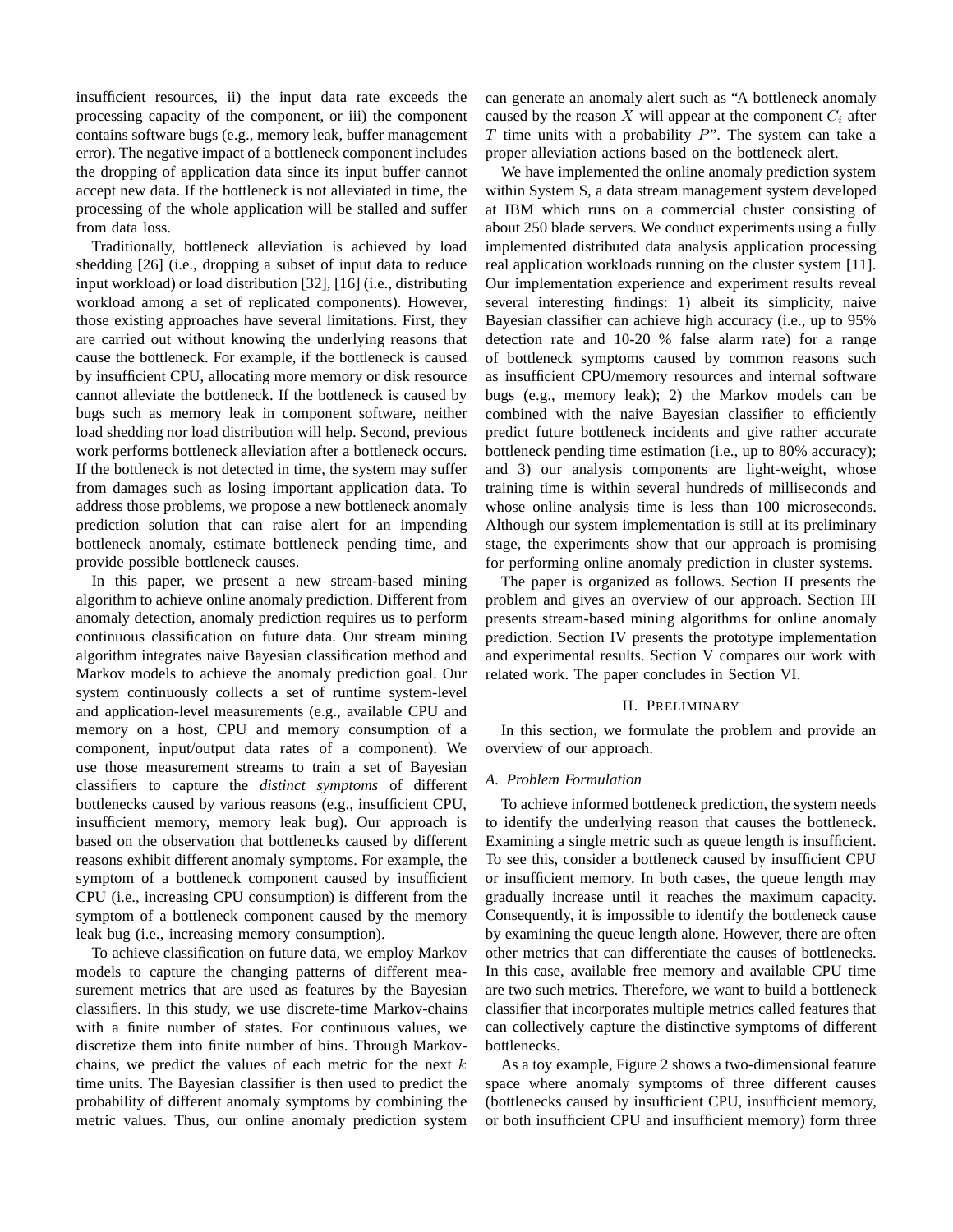Feature X



Fig. 2. Online anomaly prediction.

clusters. If we have enough labeled data in this feature space, we can learn a model to classify unlabeled points in the feature space.

However, in order to foresee bottlenecks, we need to apply the classifier on future data. Thus, the first task is to predict the future data. In Figure 2, we predict the position of a point in the feature space in one, two and three time steps<sup>1</sup>. As it shows in the figure, one possible outcome is that, in three time steps, the measurement point falls into the cluster representing anomaly symptom B. If that outcome has a large probability, the system should raise alert that an anomaly with symptom B will occur after three time steps. To predict feature values, the system needs to model the statistical changing patterns of different feature values. Combining both anomaly symptom classification and feature value prediction, the system can perform online anomaly prediction, that is, performing anomaly symptom classification on future data.

## *B. Overview of Our Approach*

First, we learn different anomaly symptoms from historical data (*training data*), which consists of records of a fixed set of attributes. For system monitoring, the feature space X consists of a set of system-level and application-level measurements. Table I shows the feature metrics collected in our system. We consider both i) host-level metrics such as available memory, free CPU time, and free disk space, and ii) component-level metrics such as input data rate, output data rate, data processing time, and component memory usage values. We train naive Bayesian classifiers from the data, because i) a Bayesian classifier can be trained very efficiently, and ii) it produces posterior probabilities that can be combined with feature predictions to perform predictive anomaly classification.

The classifier enables us to tell whether data  $x$  indicates an anomaly situation. However, the goal is tell whether the system will have bottleneck situation in the future. Since the data of the future is not available, we need to predict future data before

| <b>Host Metrics</b>      | <b>Description</b>                |
|--------------------------|-----------------------------------|
| <b>AVAILCPU</b>          | percentage of free CPU cycles     |
| <b>FREEMEM</b>           | available memory                  |
|                          |                                   |
| <b>PAGEIN</b>            | virtual page in rate              |
| <b>PAGEOUT</b>           | virtual page out rate             |
| <b>MYFREEDISK</b>        | free disk space                   |
| <b>Component Metrics</b> | <b>Description</b>                |
| <b>RXSDOS</b>            | num. of received data objects     |
| <b>TXSDOS</b>            | num. of transmitted data objects  |
| <b>DPSDOS</b>            | num. of dropped data objects      |
| <b>RXBYTES</b>           | num. of received bytes            |
| <b>TXBYTES</b>           | num. of transmitted bytes         |
| <b>UTIME</b>             | process time spent in user mode.  |
| <b>STIME</b>             | process time spent in kernel mode |
| <b>ROUTING</b>           | system data handling time         |
| VMSIZE                   | address space used by a component |
| <b>VMLCK</b>             | VM locked by the component        |
| <b>VMRSS</b>             | VM resident set size              |
| VMDATA                   | VM usage of the heap              |
| <b>VMSTK</b>             | VM usage of the stack             |
| VMĒXE                    | VM executable                     |
| VMLIB                    | <b>VM</b> libraries               |

TABLE I MONITORING METRICS.

we apply the classifier on the predicted data. To this end, we employ Markov models to capture feature transition patterns.

This is indicated by Figure 3. Markov models have been used extensively in many fields to model stochastic processes [22]. In this study, we model each feature using one discrete-time Markov-chain of a finite number of states, where each state represents a feature value (continuous values are discretized into finite number of bins). The result of Markov simulation is a region in the feature space, where each point in the region is associated with a value, indicating the probability reaching that feature point.

Finally, we apply Bayesian classifier over data in the region. This requires us to compute posterior probability for every point in the region, and then find the expected probability. To reduce computation complexity, we rely on the assumption that feature values are independent. Although the assumption is naive, it has been shown that naive Bayesian classifier is very effective in many situations.

## III. SYSTEM DESIGN

In this section, we present the design details of our streambased mining algorithms for online anomaly prediction. We first describe a Bayesian classification approach to learning different anomaly symptoms. Second, we present a scheme of using discrete-time Markov chain models to capture the changing patterns of different metric values. Finally, we describe how to combine the above two schemes to predict the cause and pending time for an anomaly.

## *A. Anomaly Learning*

Given system measurements at the current time, our goal is to find out whether and when an anomaly condition will

<sup>&</sup>lt;sup>1</sup>Each step represents a certain time interval, say 10 seconds.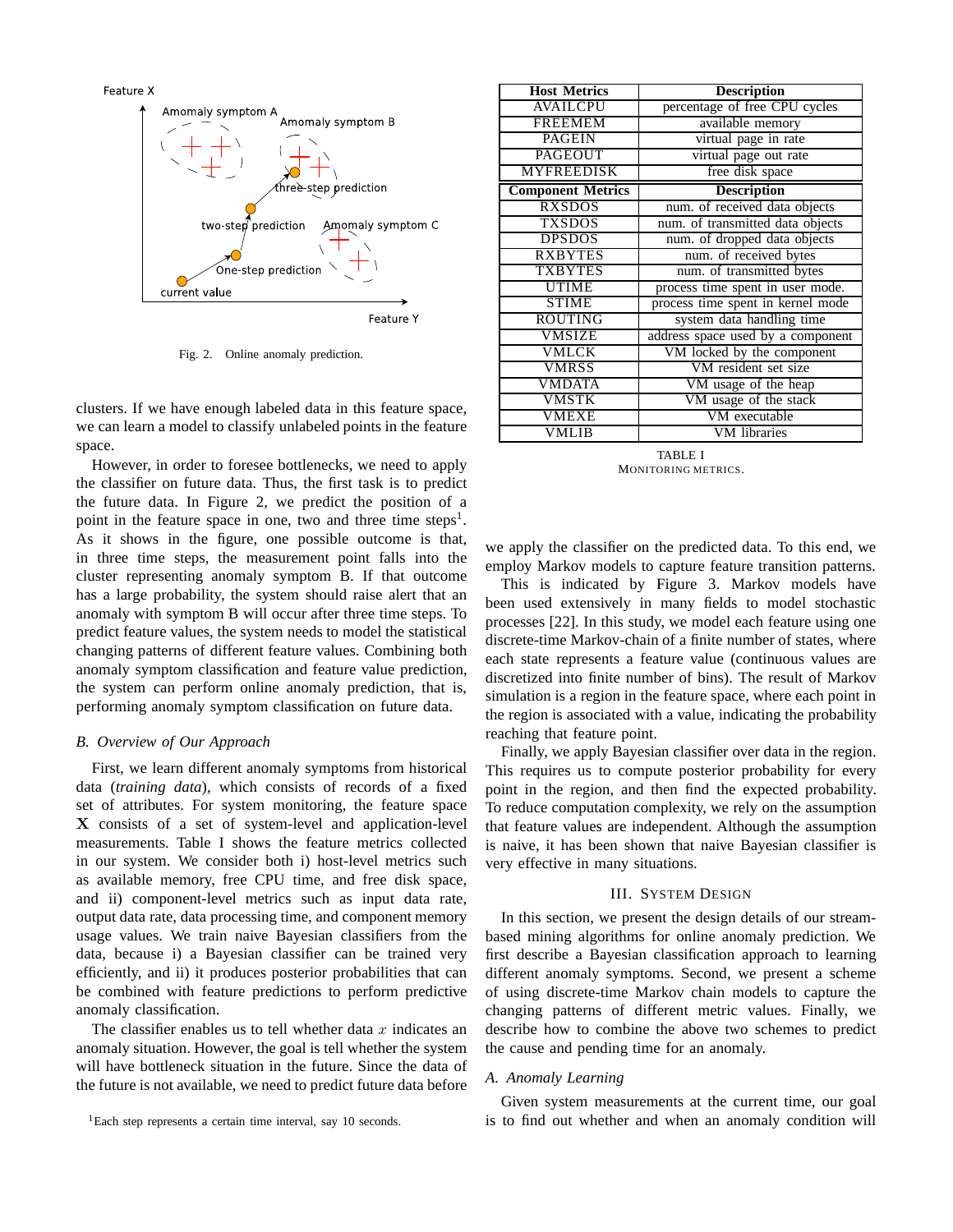

Fig. 3. overview of our approach

occur in the foreseeable future. For each type of anomaly, the training dataset consists of records in the form of  $(x, c)$ , where x is a vector of system measurements, and  $c = Yes/No$ indicates whether x represents an anomaly condition. Thus, the model learned from the training dataset only enables us to predict whether the current data x represents an anomaly condition, instead of whether an anomaly will occur in the future.

To find out whether an anomaly condition will occur in a future time unit, let us assume we know  $X$ , the probability density function of x in that future time unit:

$$
\mathbf{X} \sim p(\mathbf{x}) \tag{1}
$$

In Section III-B, we describe how to derive  $X$ , the probability density. For now, the question we want to answer is, given we know  $p(x)$ , how to predict whether an anomaly will occur in that future time unit.

Note that  $p(x)$  is different from the estimated prior distribution  $p(x|\mathcal{D})$  that can be obtained from the training data  $D$ . We consider each observation in  $D$  as an independent sample from an unknown distribution, while we are able to obtain  $p(x)$  through some estimation mechanism. In this case, we take advantage of the temporal locality of the data and predict their feature values in the future time units from their current values [7].

*Expected Classification:* Assume we have a classifier that outputs the posterior probabilities of anomaly/normal, i.e., it outputs  $P(C = anomaly|\mathbf{x})$  and  $P(C = normal|\mathbf{x})$  for a give x. Eq (1) gives  $p(x)$ , the distribution of feature values in a future time, with which we compute the expected logarithmic posterior probabilities:

$$
E_{\mathbf{X}}(\log P(C = c|\mathbf{x})) = \int_{\mathbf{x}} (\log P(C = c|\mathbf{x})) p(\mathbf{x}) d\mathbf{x} \quad (2)
$$

We can thus make prediction about the future state. That is, we predict *anomaly* if

$$
E_{\mathbf{X}}(\log P(anomaly|\mathbf{x})) \ge E_{\mathbf{X}}(\log P(normal|\mathbf{x}))
$$

A natural question is how good the prediction is? Since we are classifying unseen data, so the concern about prediction quality comes more from our uncertainty about the future data rather than from the quality of the classifier itself. In other words, even if we have an oracle classifier, or a classifier

which is always 100% accurate, we may still have low quality prediction if we have a very rough estimation of x.

In order to measure the certainty of our prediction, we simply compare the expected logarithmic posterior probabilities [7] for *anomaly* and *normal*:

$$
\delta = E_{\mathbf{X}}(\log P(anomally|\mathbf{x})) - E_{\mathbf{X}}(\log P(normal|\mathbf{x})) \quad (3)
$$

Clearly, the value of  $|\delta|$  indicates the confidence of our prediction: the larger the  $|\delta|$ , the more confident we are about our prediction (either *anomaly* or *normal*). Eq 3 is known as the Q1 measure in [7]. For our study, we raise an alert of future *anomaly* if  $\delta > d$ , where d is a constant value that represents the confidence threshold of the alert.

We need to choose a reasonable value of  $d$ . In system monitoring, *anomaly* is a rare event: Most of the time the system is *normal* state. In other words, we have

$$
\delta_0 = \log P(anomaly) - \log P(normal) < 0 \tag{4}
$$

It means, if  $x$  covers a large feature space<sup>2</sup>, then only a small region in that feature space represents *anomaly*. Value  $\delta_0$  is the prior difference of the likelihood, and usually  $\delta_0 < 0$ . If  $\delta$ , the expected difference in the future is larger than  $\delta_0$ , then we have reason to believe that the system is less healthy than it normally is. Thus, we set  $d = \delta_0$ , or, we raise an alert if

$$
\delta \ge \delta_0 \tag{5}
$$

that is, when the difference between anomaly and normal likelihood in a future time unit is more significant than indicated by their prior differences.

*Naive Bayesian Classifier:* The above reasoning is intuitive and easy to understand. However, it can be computationally challenging: according to Eq 2, in order to compute  $E_{\mathbf{X}}(\log P(C = c|\mathbf{x}))$ , we need to evaluate  $P(C = c|\mathbf{x})$  for every possible  $x$  in the multi-dimensional feature space. If the dimensionality is high, the computation will be very costly or even infeasible.

To solve this problem, we make a naive assumption: each metric is conditionally independent given the class labels. With this assumption, a very simple classifier, the naive Bayesian classifier, can be applied. In spite of its naive assumption, it has been shown in many studies that the performance of naive

<sup>&</sup>lt;sup>2</sup>that is,  $p(\mathbf{x}) > 0$  for **x** in a large feature space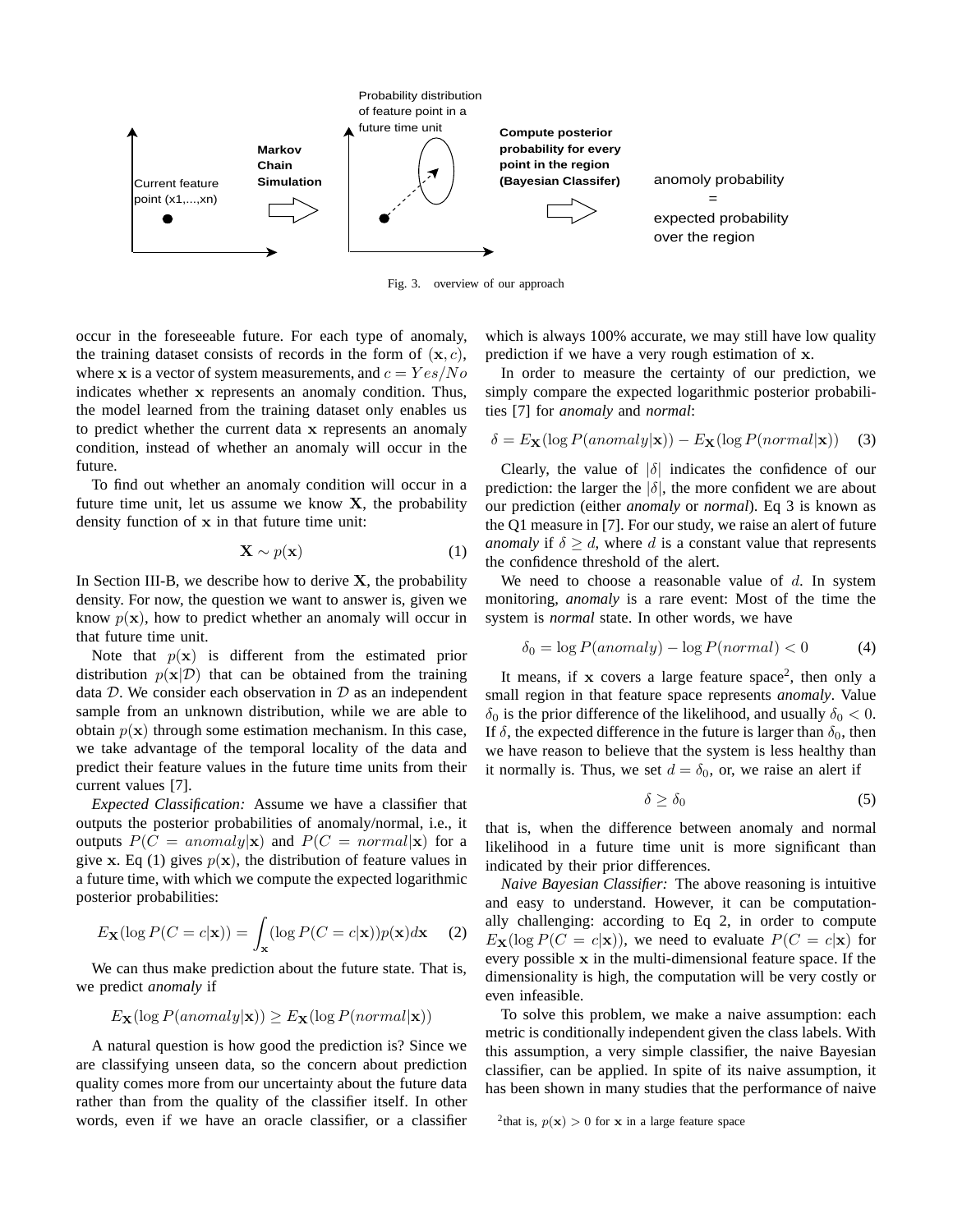Bayesian classifiers are competitive with other sophisticated classifiers (such as decision trees, nearest-neighbor methods, etc.) for a large variety of data sets [10], [18].

With naive Bayesian classifier, we have

$$
E_{\mathbf{X}}(\log P(c|\mathbf{x})) = E_{\mathbf{X}}\left(\log \frac{P(\mathbf{x}|c)P(c)}{\sum_{c} P(\mathbf{x}|c)P(c)}\right)
$$
(6)

Once we plug it into Eq 3, the denominator  $\sum_{c} P(\mathbf{x}|c) P(c)$ will disappear in the log ratio. In other words, whether an alert will be raised or not only depends on the relative value. So we ignore the denominator and derive the following.

$$
E_{\mathbf{X}}\left[\log(P(\mathbf{x}|c)P(c))\right] = E_{\mathbf{X}}\log P(\mathbf{x}|c) + E_{\mathbf{X}}\log P(c)
$$

$$
= E_{\mathbf{X}}\sum_{i}\log P(x_{i}|c) + \log P(c)
$$

$$
= \sum_{i} E_{\mathbf{X}}\log P(x_{i}|c) + \log P(c)
$$

$$
= \sum_{i} E_{X_{i}}\log P(x_{i}|c) + \log P(c)
$$

Thus, instead of having to compute  $E_{\mathbf{X}}(\log P(c|\mathbf{x}))$ , we only need to compute  $E_{X_i}(\log P(x_i|c))$ , that is, instead of relying on the joint density function  $X \sim p(x)$ , we only rely on the distribution of each feature  $X_j \sim p(x_j)$ , which is much easier to obtain, and makes Eq 2 feasible to compute [7].

## *B. Evolving Feature Model*

In Section III-A, we assumed that we know the feature distribution in a future time unit. Here, we discuss how to derive the future feature distribution.

Consider any system metric  $x$ . We discretize its values into M bins by equi-depth discretization. The reason we use equidepth discretization is that some system metrics have outlier values, which makes traditional equi-width discretization suboptimal. We then build a Markov-chain for that system metric, that is, we learn the state transition matrix  $P_x$  for system metric x. Assume we know the feature value at time  $t_0$ :  $x = s_i$ ,  $1 \le i \le M$ . The distribution of the feature value at  $t_0$ is simply  $p_0(x) = e_i$ , where  $e_i$  is a  $1 \times M$  unit row vector with 1 at position  $i$  and  $0$ 's at other positions. The distribution of the feature value in the next time unit  $t_1$  is  $p_1(x) = p_0(x)P_x$  $e_iP_x$ . In the next time unit  $t_2$ , the distribution of the feature value becomes  $p_2(x) = p_1(x)P_x = e_i P_x^2$ .

Thus, we have derived the feature value distribution of  $x$ for any time in the future: at time  $t_i$ , the distribution is  $p_i(x)$ . Clearly, when i becomes large, the distribution will converge to  $p(x) = \pi$ , where  $\pi$  is the prior distribution (among the historic data based on which we have built the Markov-chain) of the feature values. In other words, the probability of a certain feature value in the next time unit is approximately the fraction of its occurrence in the historic data. But, as the gap between the current time and the time when we last investigated the feature values becomes larger, the temporal correlation will disappear.

Now, in order to answer the question whether and when an anomaly condition will occur in the foreseeable future, we only need to plug in  $p_i(x)$ ,  $\forall i$  into Eq 3. An alert is raised for time t if the feature distributions at time t makes  $\delta > d$ . In our experiments, we analyze the performance of the alert.

An important issue in system monitoring is that due to changing workload, any anomaly diagnose mechanism must take into consideration the time-varying class distribution of anomaly and normal states. The topic of classifying timevarying data streams has been well explored (e.g., [29], [30], [5]). However, we need to apply classifiers on unseen future data instead of current data. To this end, we adopt a finitememory Markov-chain model and incrementally update its parameters so that they reflect the characteristics of the most recent data. The main idea is to maintain the Markov-chains using a sliding window of the most recent  $W$  transitions and update the parameters of the Markov-chains when new observations are available [7].

In this study, we assume the Markov-chains for different system metrics are independent. That is, given the values of a system metric at current time, the distribution of its feature values in the next time unit is independent of the distributions of other system metrics. This assumption makes it easier for us to solve the problem numerically by using, e.g., Monte Carlo methods. More specifically, with the independence assumption, we can draw samples for each feature following its own distribution, independent of other features. Without this assumption, we have to use some special Monte Carlo sampling techniques [19], [31]. To study the cases in which the feature distributions are dependent is among our future work.

## *C. Algorithms*

In this section, we explain the Bayesian learning algorithm and the online alert generation algorithm more formally. We also discuss how to judge the quality of the alerts generated by our algorithms.

*Bayesian Learning:* Algorithm 1 is invoked periodically to train a Bayesian classifier for each anomaly type. In other words, it induces a set of binary classifiers  $\{C_1, \dots, C_k\}$ so that for each unlabeled sample x,  $C_i$  will make a binary decision of whether or not  $x$  is a case of anomaly type  $i$ .

Algorithm 1 simply computes the frequency of anomaly and normal cases for each attribute value (after equi-depth discretization). However, in a small training dataset, we may find certain attribute values having zero frequency:  $p(x_i)$  $j|c| = 0$ . A testing sample with that feature value will always have zero posterior probability according to the Bayesian rule. To alleviate this problem, we assumes there are  $m$  imaginary cases whose feature values have equal probability of being in any bin (m-estimate). The likelihood probabilities using mestimate is then computed as on line 11.

*Online Alert Generation:* Algorithm 2 implements the online alert system. It takes system measures generated at equally spaced time interval (for example, each interval is 3 seconds), and decides if an alert should be raised. Algorithm 2 returns an integer value  $s$  to indicate that the next anomaly is likely to occur after  $s \geq 1$  time units in the future. If the return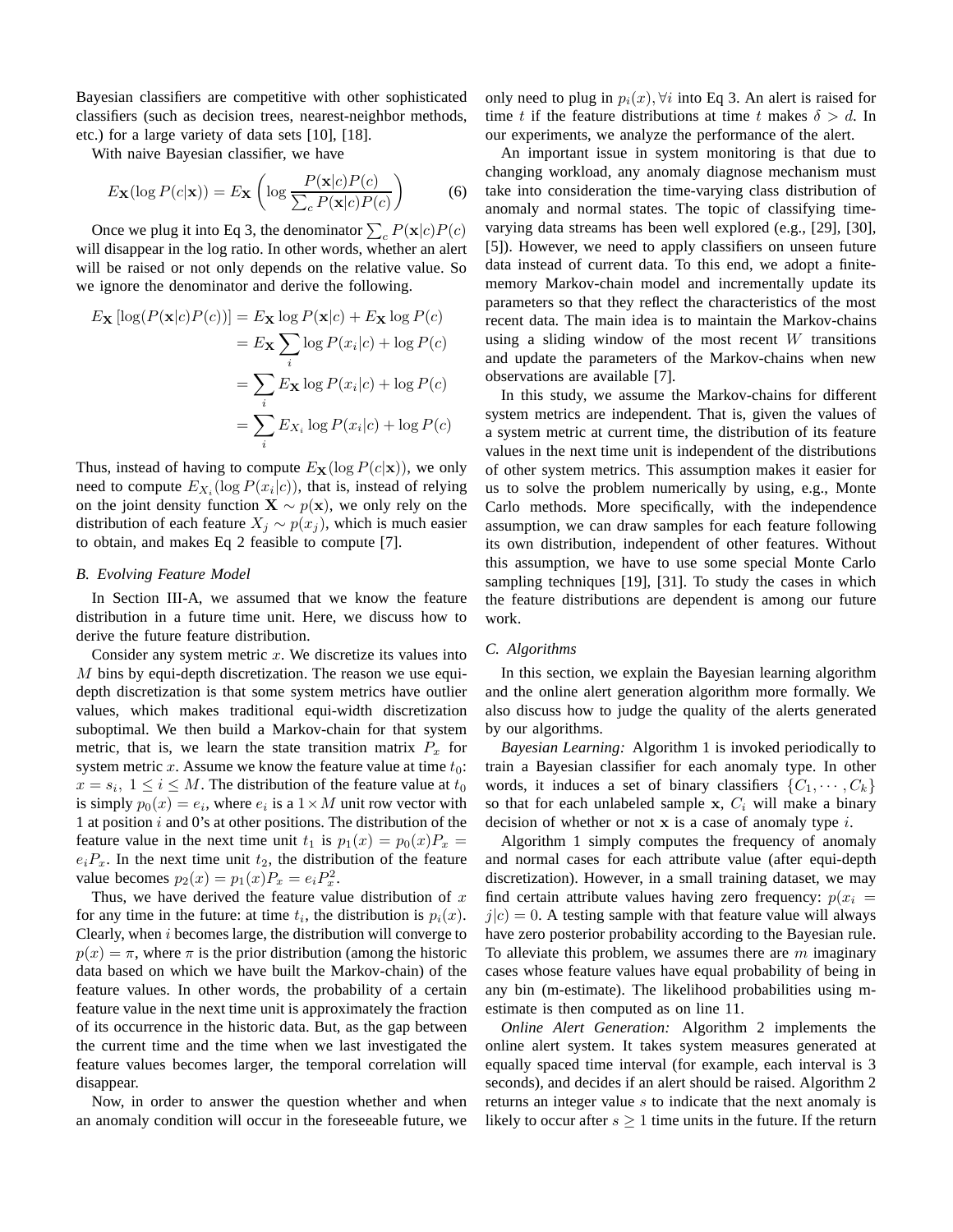## **Algorithm 1** Bayesian Learning Algorithm

**inputs**: D: a dataset with class labels **inputs**:  $\text{bin}_{i}$ : number of equi-depth bins for attribute  $i$ **inputs**: *m*: m-estimator

**outputs**: logarithmic prior and likelihood probabilities

- 1: initialize all counters in *count* and *count<sub>i</sub>* to 0
- 2: **for all** sample  $(x, c)$  in  $D$  **do**
- 3: discretize x by equi-depth binning, where the boundaries of bins are learned in a separate pass on the data before Bayesian learning is started

4:  $count[c] \leftarrow count[c] + 1$ 

- 5: **for all** feature i in x **do**
- 6:  $count_i[c][x_i] \leftarrow count_i[c][x_i] + 1$
- 7: **end for**
- 8: **end for**

9:  $p(c) \leftarrow log \frac{count[c]}{\sum_{c} count[c]}$  for  $c \in \{\text{fail,normal}\}$ 10: **for all** value  $\overrightarrow{j}$  of feature  $i$  **do** 11:  $p(x_i = j|c) \leftarrow log \frac{count_i[c][x_i] + m/bin_i}{count[c]+m}$ 12: **end for** 13: return  $p(c)$  and  $p(x_i = j|c)$ ,  $\forall c, i, j$ 

## **Algorithm 2** Online Alert Algorithm

**inputs**:  $x^1, \dots, x^k, \dots$ : a stream of system measurements **inputs**: N: number of future time units covered by the alert **outputs**: alert

- 1: update Markov-chains' state transition matrices for each  $(\mathbf{x}^k, \mathbf{x}^{k+1})$  pair
- 2:  $s \leftarrow 1$
- 3: **while** s < N **do**
- 4: compute  $p(x_i^k)$ , the value distribution of the *i*-th feature in the  $s^{th}$  future time unit, based on the current value  $x_i^k$  and  $P_i^s$ , where  $P_i$  is the state transition matrix for feature i
- 5: compute expected logarithmic posterior  $E_{\mathbf{X}}(\log P(c|\mathbf{x}))$  using Eq 6
- 6: compute  $\delta$  for time unit s using Eq 3
- 7: **if**  $\delta \ge \delta_0$  **then**<br>8: **return** *s*
- return s
- 9: **end if**
- 10:  $s \leftarrow s + 1$ 11: **end while**
- 
- 12: return 0

value is 0, it means no anomaly is predicted to happen within up to  $N$  time units in the future. Note that for presentation simplicity, the algorithm shown above is for detecting one single anomaly type. However, it is straightforward to modify it to provide alert for all anomaly types.

*Quality of Alerts:* In order to evaluate the quality of the alerts generated by Algorithm 2, we must know when real anomalies happen in the future. We run Algorithm 2 on a labeled dataset, and compare the relative positions of alerts and real anomaly occurrences.

At any time, we decide if an alert should be raised to indicate that there will be an anomaly  $s$  time units away. Assume the real next anomaly is  $f$  time units aways. Since



Fig. 4. Case study distributed stream processing application.

we only evaluate the next N steps, we have  $s < N$ , and also we only consider  $f < 2N$  (anomalies further into the future have little predictability). We consider several cases.

- 1) Next anomaly is within  $N$  time units; no alert is generated, or an alert is generated after the anomaly, that is,  $f < s$ . This is a *false negative* case, as we either fail to raise an alert for an imminent anomaly, or fail to raise an alert early enough.
- 2) No anomaly within  $N$  time units; no alert is generated. This is apparently a *true negative* case.
- 3) Alert is generated; no anomaly within  $2N$  time units. This is a *false positive* case. We take unnecessary premonition.
- 4) Alert is generated; next anomaly occurs after the generated alert, that is  $s < f$ . This is a *true positive* case.

The true/false positive/negative statistics enable us to compute detection rates and false alarm rates. Note that because the purpose of generating alerts is to enable us to take premonition, we do not insist that the predicted anomaly and the real anomaly coincide at same time unit. Instead, as long as the real anomaly occurs after the alert (within 2N), we consider it as a true positive classification. However, the distance between the alert and the real anomaly is also an important indication of the quality of the alert. As we want the distance be as short as possible. Our experiments present both detection rate, false alarm rate, and the distance statistics.

## IV. SYSTEM EVALUATION

### *A. Implementation*

We have implemented the online anomaly prediction system within IBM System S [17], a large-scale data stream processing system running on a commercial cluster consisting of 250 blade servers. Each server host has dual Intel Xeon 3.2GHZ CPUs and 2 to 4 GB memory. All of our experiments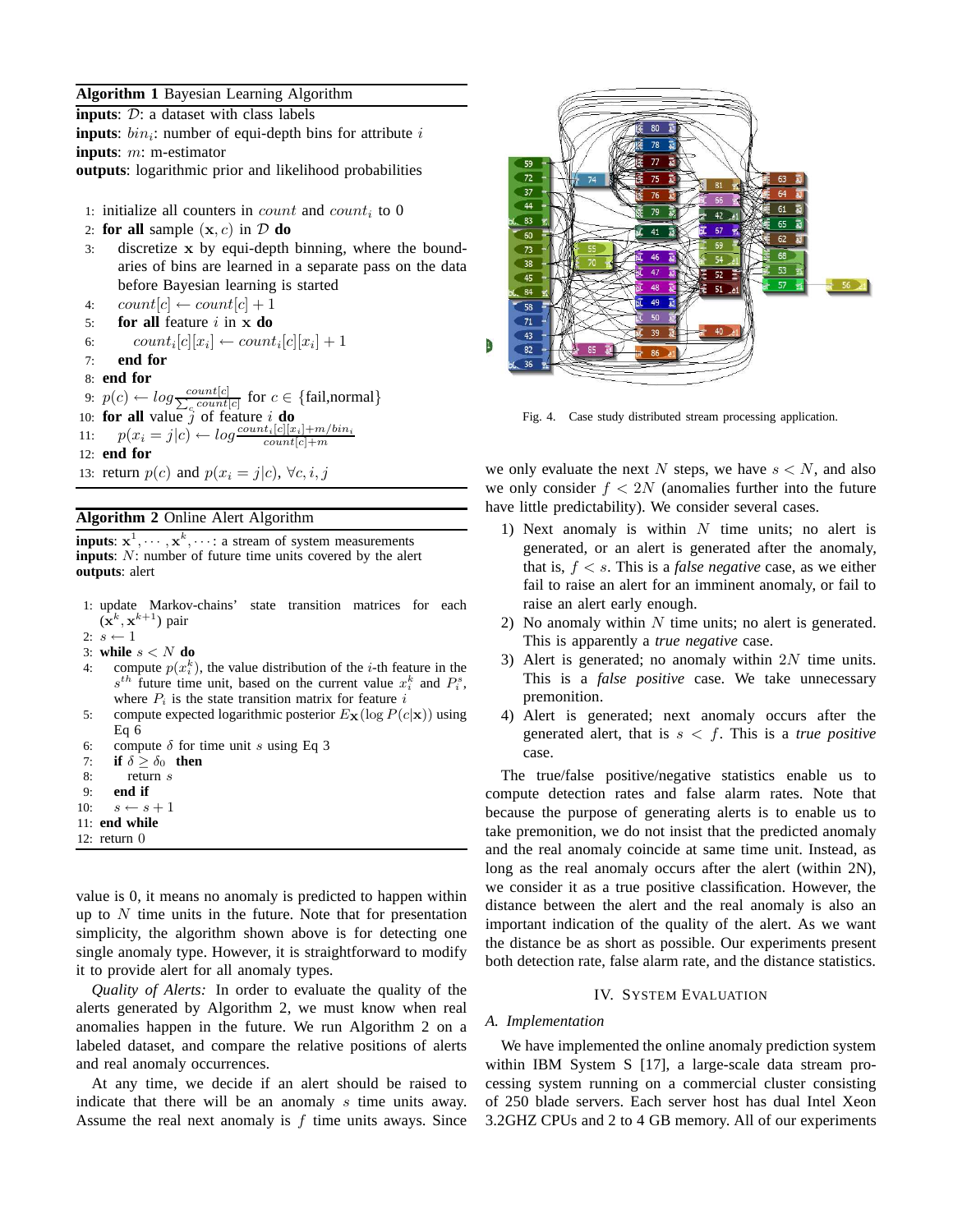

Fig. 5. Metric values of several bottleneck anomaly occurrences.

are conducted on the cluster system. We test our system using DAC (Disaster Assistance Claim monitoring), a fully implemented data stream processing applications processing real application workloads. The DAC application consists of 51 fully implemented software components running on 35 hosts, illustrated by Figure 4. DAC is a multi-modal stream analytic and monitoring application. Inspired by the observation that various kinds of frauds seem to have always been committed against any disaster assistance program, DAC aims to identify, in real time before money is dispensed, (a) the processed claims that are fraudulent or unfairly treated and (b) the problematic agents and their accomplices engaged in illegal activities. The input workloads consist of various real application traces such as voice-over-IP conversations, email logs, news feeds, and news videos. Although we use data stream applications in our experiments, our approach is applicable to many other distributed applications such as workflow processing, multi-tier enterprise applications, and composite web services.

*Metric Stream Collection:* To achieve self-learning system management, we deploy monitoring components on distributed hosts to collect runtime distributed system metrics. To achieve generality, we strive to avoid complicated application instrumentation to acquire detailed measurement data. Instead, we

try to use those features that can be easily collected through operating systems and middleware infrastructure. Table I in Section II-B lists the major metrics collected in our system. The host-level metrics (e.g., available CPU, available memory) are acquired by querying the OS interface (e.g., the /proc interface). The component-specific metrics (e.g., input/output data rates, CPU/memory consumptions) are collected via the stream processing middleware infrastructure. For example, the middleware acquires the input/output data rates of a component by sniffing the input/output data traffic going through the component's input/output ports. The middleware also maintains a mapping from the component identifier to the process identifier so that it can acquire the resource consumption information of the component by querying the /proc interface. Thus, the online anomaly prediction system can easily acquire the component-level metrics from the middleware system without requiring extra application instrumentation. Figure 5 illustrates the runtime values of a partial set of the metrics for a component that experiences a bottleneck problem caused by insufficient memory. We observe that the bottleneck exists during time periods of [550, 650], [720,800], and [900, 950]. From those metric values, online anomaly prediction learns both normal component behavior and different bottleneck symptoms. To achieve lowoverhead metric monitoring, our system leverages its own bottleneck prediction capability to achieve adaptive metric sampling. For each monitored component whose state is predicted as normal, we use a low sampling rate since normal samples are mostly redundant. If the component is predicted to become a bottleneck in a foreseeable future, the system increases the sampling rate to collect more precise measurements since failure samples are much more rarer than normal samples.

*Data Logging:* The online anomaly prediction system selectively logs a subset of received metric measurements that will be used as the training data for updating classifiers. Before original measurement data can be used as training data, we need to annotate the measurement data with proper labels. The system can label each measurement samples as "bottleneckpositive" or "bottleneck-negative" based on the queue length of the component. If the queue length has reached its upper-limit, the component is considered to become a bottleneck in the distributed application. To distinguish real bottleneck problem from transient load spikes, we may want to delay the failure labelling slightly. The system labels the measurement data as bottleneck-positive if it sees the component's input queue is full for several consecutive time units. In particular, we use majority voting over the last  $W$  time instants. Therefore, when a new set of measurements arrives, we estimate the corresponding label. In order to decide whether to label the measurement as bottleneck-positive at time  $t$ , we examine the queue length  $Q_{t-W+1}, \ldots, Q_{t-1}, \hat{\ell}_t$ . If more than  $W/2$  of those queue lengths are full, we label the measurement data as bottleneck-positive.

To diagnose the bottleneck causes, the classifiers also need the system to provide some measurements annotated with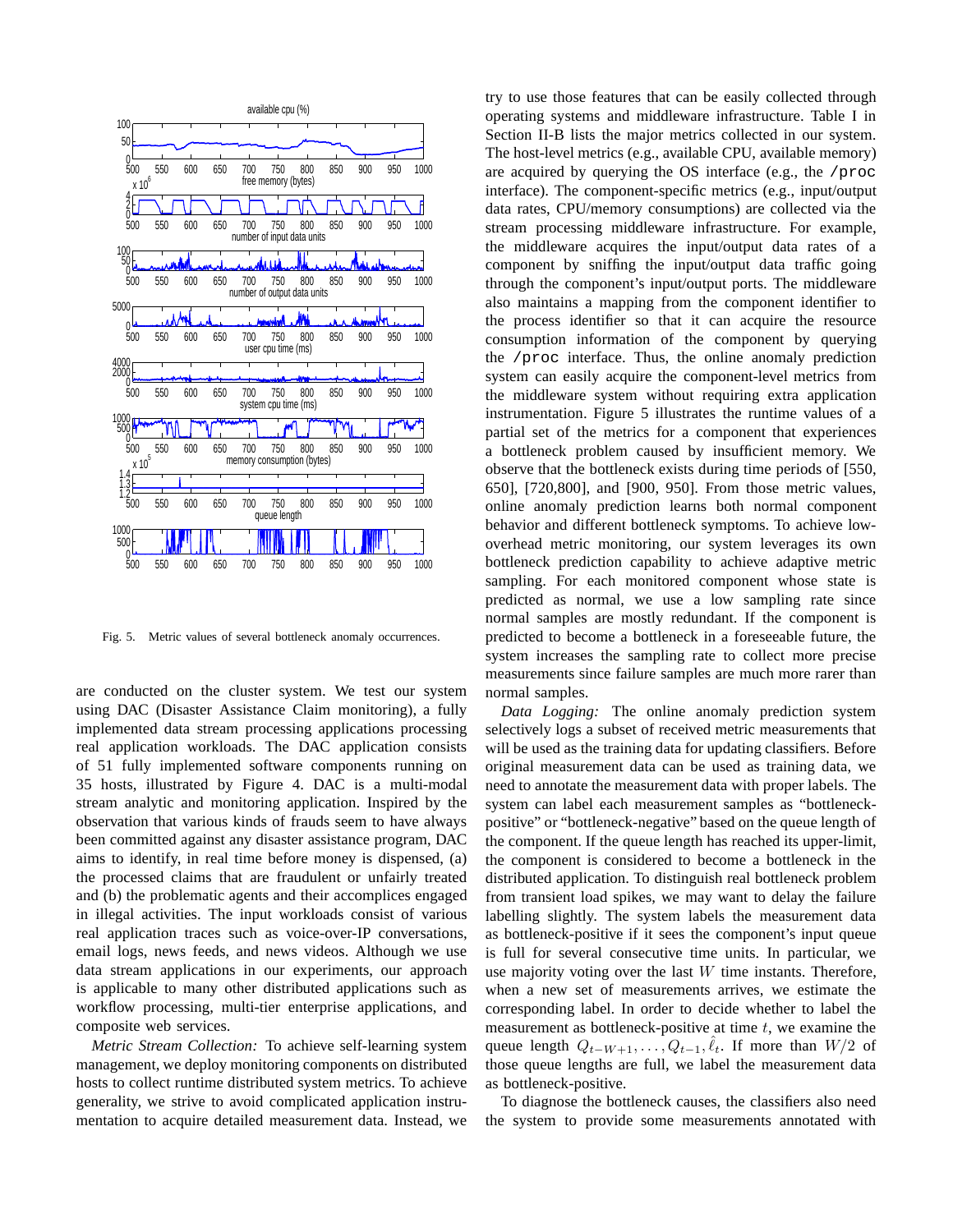different reasons that cause the bottleneck. Thus, we can train different classifiers to capture the symptoms of different bottlenecks. Essentially, we rely on human examination to acquire accurate bottleneck cause labels. The system administrators or application developers can retrieve the log data annotated with bottleneck-negative or bottleneck-positive labels. He or she can diagnose the bottleneck causes and add the bottleneck cause labels into the log data. In addition, we can leverage previous metric attribution [8] and history clustering techniques [9] to acquire the bottleneck cause label more easily.

*Decentralized system architecture:* We implemented the online anomaly prediction system using a fully distributed architecture to achieve scalability. The system consists of a set of metric monitoring components and measurement analysis components. We run one monitoring daemon process at each distributed host in the cluster to collect the measurements for the host and all the components running on the host. We create one analysis component (i.e., predictive bottleneck classifier) to continuously predict and diagnose bottleneck failure for each application component. If one application component has multiple similar replicas, we can employ one analysis component to track the status of the replica group. The analysis components are the major resource consumers in our system. To achieve low-overhead system management, online anomaly prediction strives to exploit idle cluster resources for performing data collection and analysis tasks. We first decouples the monitoring and analysis tasks. Thus, we can run the analysis task on a different host from the monitoring task that is typically required to be colocated with the monitored component. Second, we implement analysis component migration mechanism to dynamically place them on the lightly-loaded hosts with most abundant idle resources. To avoid imposing extra overhead to the system, we adopt an opportunistic algorithm to perform dynamic analysis component placement. Each host can acquire the load conditions about a set of hosts by "sniffing" the measurement metrics collected by its local analysis component. When the host discovers other hosts that have more idle resources than itself, it can offload some of its analysis components to more lightly-loaded hosts.

## *B. Experiment Setup*

In our experiments, we deploy the online anomaly prediction system in our cluster system by running a monitoring daemon process on each host and dynamically creating analysis components for all running application components. We test our system using the DAC application [11] described in Section IV-A. The input workloads used by the application are real application data by replaying a set of trace files such as wide-area TCP traffic flows taken from the Internet Traffic Archive [1] and news video streams taken from NIST TRECVID dataset [2]. In our experiments, each application run lasts about 5000 seconds. We inject bottleneck faults in some components at different time instants to test whether our system can raise alert for component bottlenecks with high accuracy. We will show the prediction results for a join

component<sup>3</sup>. The join component continuously correlates data from different streams using a pre-defined join condition. For video streams, the join predicate is to find similar video scenes among different news videos. For network traffic streams, the join predicate is to find network packets with common source and destination IP addresses.

As we mentioned before, component bottlenecks can be caused by different reasons. In our experiments, we test our system on four bottleneck causes: 1) *insufficient CPU*: we start a CPU-intensive component on the same host to compete the CPU resource with the monitored component; 2) *insufficient memory*: we start a memory-bound component on the same host to grab memory resource from the monitored component; 3) *insufficient CPU* & *insufficient memory*: we start both CPU-bound and memory-bound background workloads to make the monitored component become the bottleneck in the application; and 4) *component software bug*: the monitored component contains a memory leak bug where its memory consumption accumulates as the component executes the buggy code segment that keep forgetting to free memory. We raise bottleneck alarms based on the criterion explained in Section III. Each measurement in the testing dataset is annotated with its true labels. By comparing the predictive classification results and true labels, we calculate the number of true positives  $N_{\text{tp}}$  where a bottleneck failure happens after the predicted time interval, the number of true negatives  $N_{\text{tn}}$ where no bottleneck happens and no alarm is raised, the number of false-positives  $N_{\text{fp}}$  where a bottleneck happen before the system raises any alarm, and the number of  $N_{\text{fn}}$ where an alarm is raised but no bottleneck happens after the predicted time interval. Following the standard definition, we can calculate the true positive rate  $A_{tp}$  and false positive  $A_{fp}$ as follows,

$$
A_{tp} = \frac{N_{\rm tp}}{N_{\rm tp} + N_{\rm fn}}, A_{fp} = \frac{N_{\rm fp}}{N_{\rm fp} + N_{\rm tn}}
$$
(7)

## *C. Results and Analysis*

Figure 6-9 shows the predictive bottleneck classification accuracy achieved by our system for the bottleneck join components caused by lacking sufficient CPU resource, lacking sufficient memory resource, lacking both CPU and memory resources, and a memory leak bug, respectively. In our case study distributed application, there are six replicated join components that run on different hosts. Those join components perform the same operation on similar input workload, which exhibit similar but not identical behavior. In our experiments, we inject different faults (e.g., insufficient CPU, insufficient memory, insufficient CPU and memory, and memory leak bug) at different time instants to make those join components become processing bottlenecks in the studied distributed application. We use the log data of one join component to train the Bayesian classifier and Markov models. We then use the induced Bayesian classifier and Markov models to predict and diagnose the bottleneck failure of the other five components.

<sup>3</sup>We also conduct experiments on other types of components. The results show similar trend, which are omitted here due to space limitation.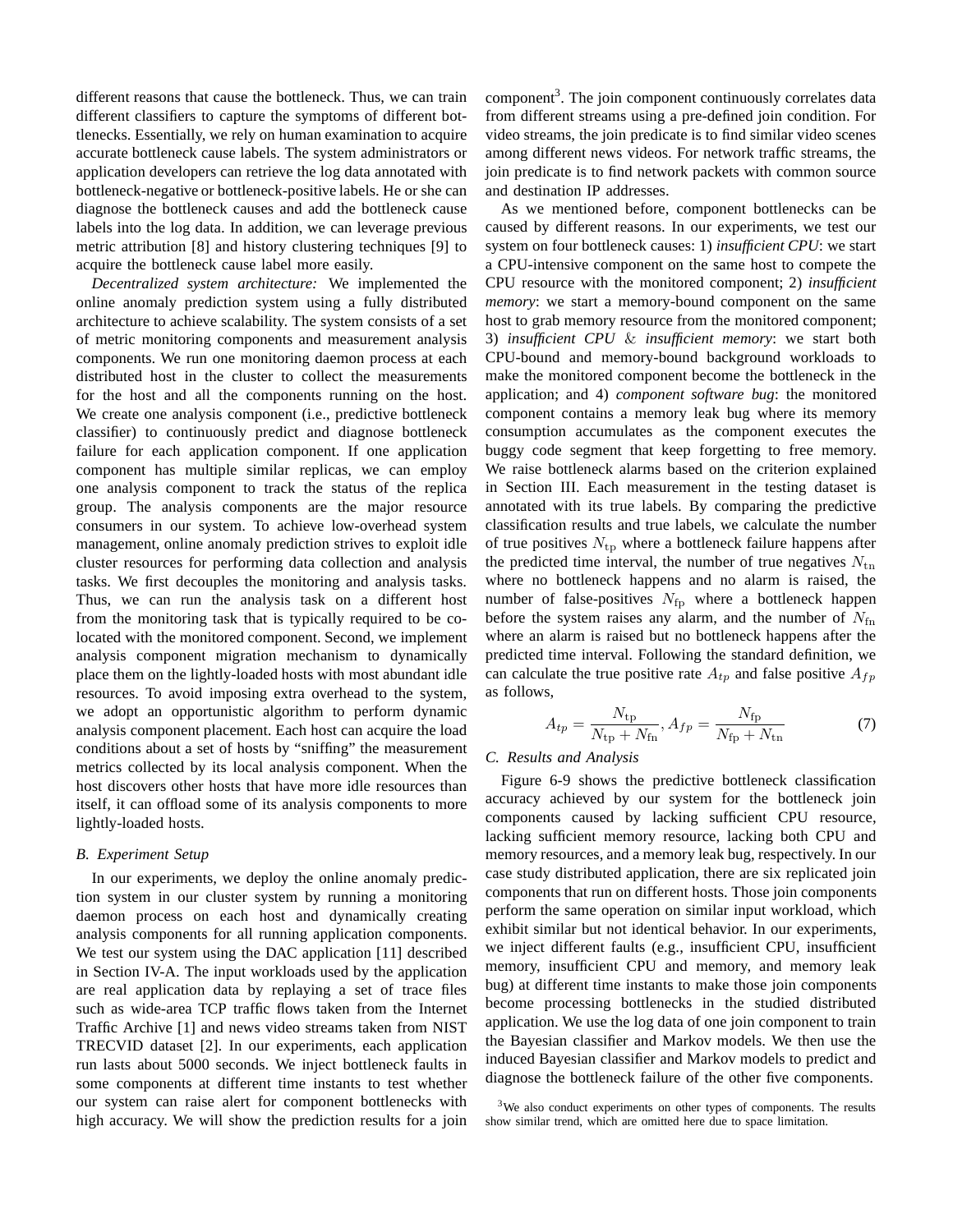

Fig. 6. Predictive classification accuracy for insufficient CPU bottleneck



Fig. 8. Predictive classification accuracy for insufficient Cpu and memory bottlenecks.

When we classify whether the current component behavior exhibits insufficient CPU bottleneck symptom, we only need to invoke the Bayesian classifier. Thus, the two curves marked with "true positive rate (current)" and "false positive rate (current)" show the Bayesian classification accuracy. Overall, the results show that naive Bayesian classification can achieve good classification accuracy for different bottleneck symptoms.

We then combine the Markov models and Bayesian classifier to perform predictive bottleneck classification for future measurement data. In this set of experiments, the look-ahead window includes 10 intervals and each interval is 3 seconds. In our experiments, the default metric sampling rate is one sample per three seconds. In order words, the analysis component takes the current values of all monitored metrics and predicts their future values in the next 10 time intervals using the Markov models. We then classify the state of those predictive feature values using the Bayesian classifier. We can derive a final classification probability (Equation 3) and decide whether to raise alert based on Equation 5. If any of the predicted future measurements within the lookahead window gives a positive



Fig. 7. Predictive classification accuracy for insufficient memory bottlenecks.



Fig. 9. Predictive classification accuracy for memory leak bottlenecks.

classification result, the analysis component will produce a positive predictive classification result.

In Figure 6-9, the two curves, marked with "true positive rate (future)" and "false positive rate (future)", show the classification accuracy for future metric values. Overall, our system can still achieve reasonably good classification accuracy for future metric values. We observe that the classifier generally has lower true positive rate for future values than for current values. The reason is that even if the classifier issues an alarm for an impending bottleneck but the bottleneck happens before the predicted time instant, we still consider that the classifier makes a false negative error. We also observe that the classifier can have lower false positive rate for future measurements than for current measurements. The reason is that if the classifier predicts that a bottleneck will happen at a future time instant  $t$ , we consider the classifier gives correct prediction if the bottleneck appears anytime within the lookahead window after the time t.

We now evaluate the system's performance on estimating the bottleneck pending time for different bottleneck symptoms caused by four different reasons, illustrated by Figures 10-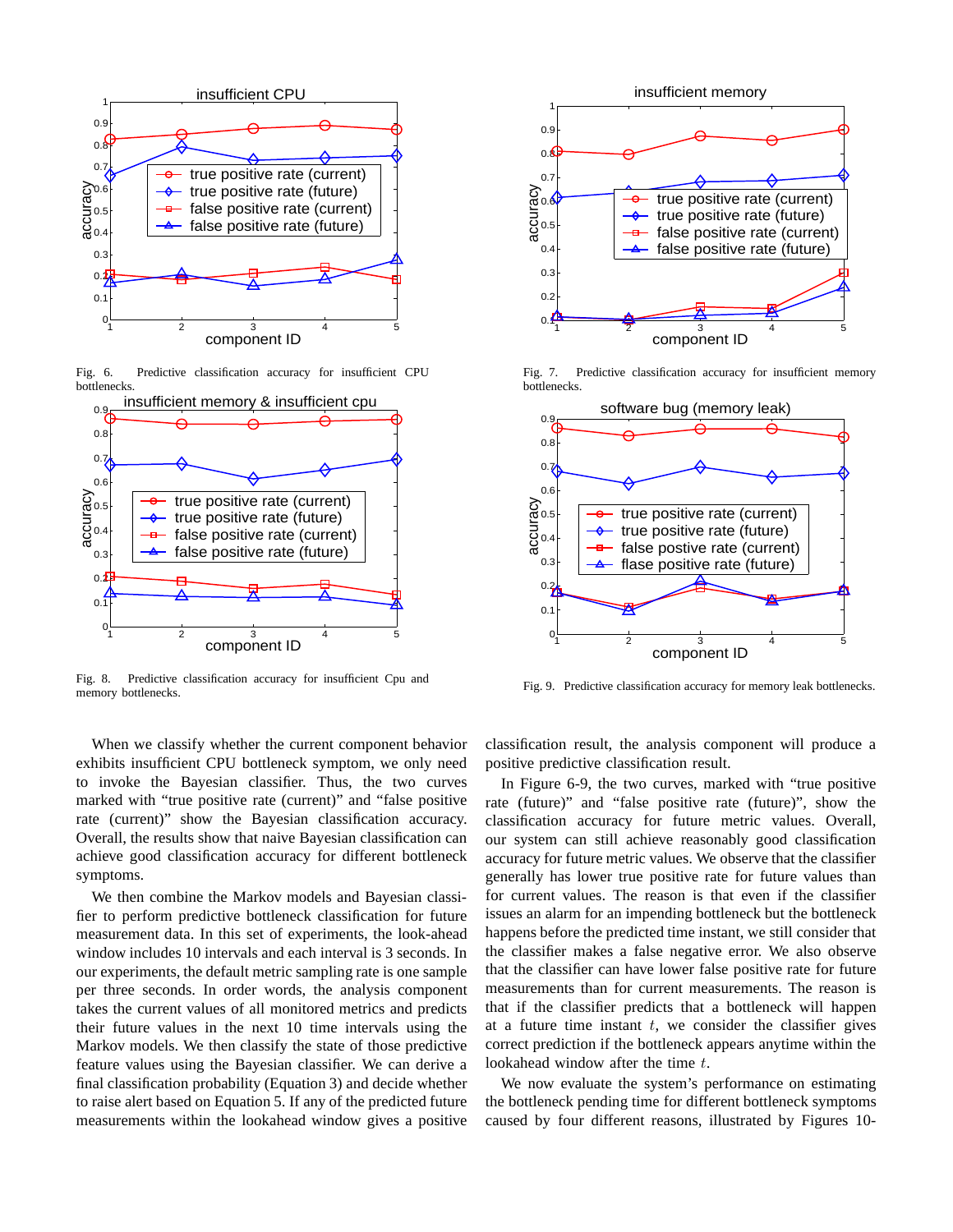

Fig. 10. Bottleneck pending time estimation for insufficient Cpu bottlenecks.



Fig. 12. Bottleneck pending time estimation for insufficient Cpu and memory bottlenecks.

13. We calculate the time difference between the predicted bottleneck time and true bottleneck time. For example, if the system predicts that a bottleneck symptom will appear at the  $k'$ th time interval within the lookahead window and the real bottleneck happens at the  $m'th$  time interval, the time difference is calculated by  $m - k$ . If the time difference is zero, it means that the bottleneck appears in the exact time interval predicted by the system. Similar to the previous set of experiments, the look-ahead window includes 10 intervals and each interval is 3 seconds. In Figures 10-13, the X-axis shows the time difference and the Y-axis shows the proportion of the bottleneck predictions within the time difference bucket. We observe that the system can give accurate bottleneck pending time estimation in most cases. Moreover, we prefer making positive time difference mistakes to making negative time difference mistakes since it has less negative impact that a bottleneck happens after the predicted time interval.

We also evaluate the overhead of the online anomaly prediction system. Figure 14 shows the cumulative distribution of mean training time collected in different experiment runs. The training time includes both Markov model training time



Fig. 11. Bottleneck pending time estimation for insufficient memory bottlenecks.



Fig. 13. Bottleneck pending time estimation for memory leak bottlenecks.

and naive Bayesian classifier training time. We observe that the total training time is within several hundreds of milliseconds. Figure 15 shows the cumulative distribution of mean prediction time (including both markov prediction time and Bayesian classification time) collected in different experiment runs. The results show that our prediction algorithm is fast, which requires tens of micro-seconds. Compared to the measurement collection period that is typically more than one second, our classification time is well-qualified for performing bottleneck failure prediction. Using biased sampling, a large-scale distributed application like our case study distributed applications with 51 components running on 35 hosts consumes about 240MB storage space to log its execution time for 24 hours, which is relatively small compared to the storage capacity of modern cluster server hosts.

## V. RELATED WORK

We apply classifiers on a future data distribution instead of on current data. A related work in the data mining domain is load shedding in classifying data streams [7], [6], where resources (e.g., CPU time) are directed to analyzing data that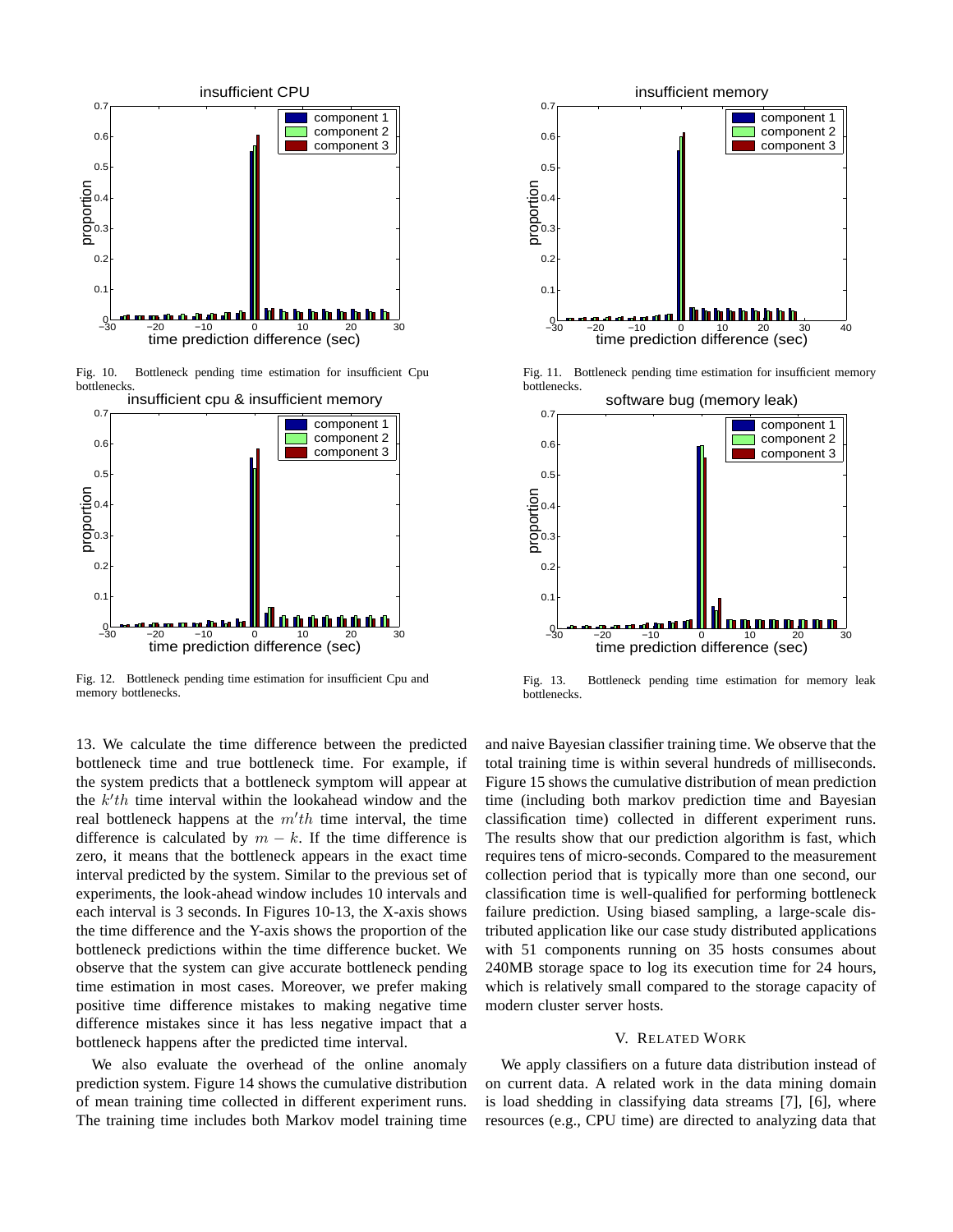

Fig. 14. Anomaly prediction model training time.



Fig. 15. Online prediction time.

can improve the quality of classification. Since the goal is to avoid analysing unnecessary data, predicting data distribution is required. However, in anomaly prevention, we are more interested in knowing when the system is going to enter an unfavorable state, and whether the gap is long enough to make preventive actions. In [15], we have presented an initial design of the online anomaly prediction system, which adapts decision tree classifiers for online anomaly prediction. However, classification alone cannot provide time-to-anomaly estimation. In contrast, this work combines metric value prediction with state classification, which can not only predict how likely an anomaly symptom will appear, but also when the predicted anomaly will appear.

Recently, statistical machine learning methods are used for autonomic system management. SMART [23] studied different nonparametric statistical approaches for predicting disk failures. Since prediction errors of disk failure has significant penalty, SMART focuses on feature selection so as to avoid false-alarms as much as possible. Cohen et al. proposed to apply Tree Augmented Bayesian Networks to correlate system-level metrics with high-level performance metrics for performance diagnosis [8]. Parekh et al. compared different classification methods to discover bottleneck metrics in the configuration of multi-tier enterprise applications [24]. Zhang et al. proposed to use ensembles of models for diagnosing performance problems [33]. Cohen et al. proposed a clustering approach to capture the essential characteristic of a system state for problem diagnosis [9]. Powers et al. explored different statistical multi-variate methods to perform performance prediction for enterprise system [25]. Gniady et al. proposed program-counter-based classification schemes to optimize buffer caching [13]. Mirza et al. proposed machine learning based algorithms to predict TCP throughput [21]. Mesnier et al. proposed a new relative fitness model for modelling the performance of storage devices using regression trees [20]. Different from the above work, our research focuses on developing *stream-based mining algorithm* for *online* anomaly prediction. To the best of our knowledge, it is the first stream-based mining algorithm that combines feature value prediction and anomaly symptom classification for online system anomaly prediction.

Our work is also related to performance monitoring and cluster management work. Stardust is a fine-grained system instrumentation framework that can collect end-to-end traces of requests in distributed systems and provide query interface for performance metrics [27]. Software rejuvenation is a proactive failure management technique that uses Stochastic Reward Nets to model and analyze cluster systems, which can periodically stops a running software, cleans its internal state, and restarts it to prevent unexpected failures due to software aging [28]. Our system is complementary to the above work and can benefit from previous performance monitoring techniques. We can also combine the online anomaly prediction scheme with the software rejuvenation technique to alleviate the processing bottlenecks in distributed applications. For example, if our system predicts a bottleneck will appear in the distributed application and the bottleneck is caused by software aging, we can invoke the software rejuvenation to alleviate the bottleneck.

#### VI. CONCLUSION

In many applications such as robust control of complicated systems, it is essential to raise alert in advance so that the system can steer away from impending disasters or failures. This requires us to mine data that has not arrived yet. In our work, we derive a distribution of the future data based on the current data, and instead of classify the data, we classify the distribution. To the best of our knowledge, this work makes the first attempt to apply statistical machine learning methods on predicting bottleneck anomalies in distributed data stream processing systems. We have tested our system using fully implemented distributed data analysis applications processing real application workloads. Our experiments show that online anomaly prediction can predict and diagnose a range of bottleneck anomaly symptoms with high accuracy. Our system is feasible for large-scale cluster systems and imposes low-overhead to the system.